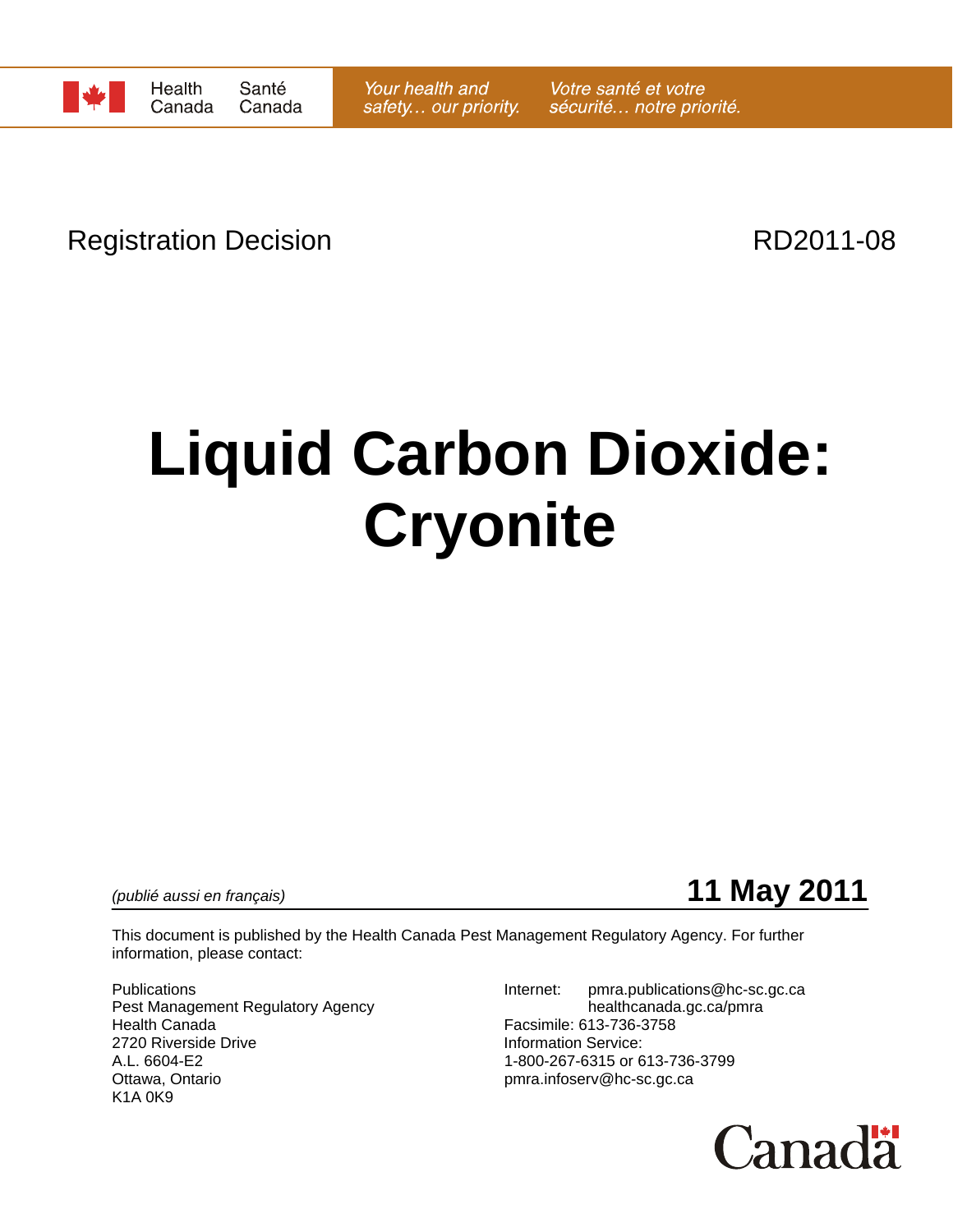ISSN: 1925-0932 (print) 1925-0940 (online)

Catalogue number: H113-25/2011-8E (print version) H113-25/2011-8E-PDF (PDF version)

#### **© Her Majesty the Queen in Right of Canada, represented by the Minister of Health Canada, 2011**

All rights reserved. No part of this information (publication or product) may be reproduced or transmitted in any form or by any means, electronic, mechanical, photocopying, recording or otherwise, or stored in a retrieval system, without prior written permission of the Minister of Public Works and Government Services Canada, Ottawa, Ontario K1A 0S5.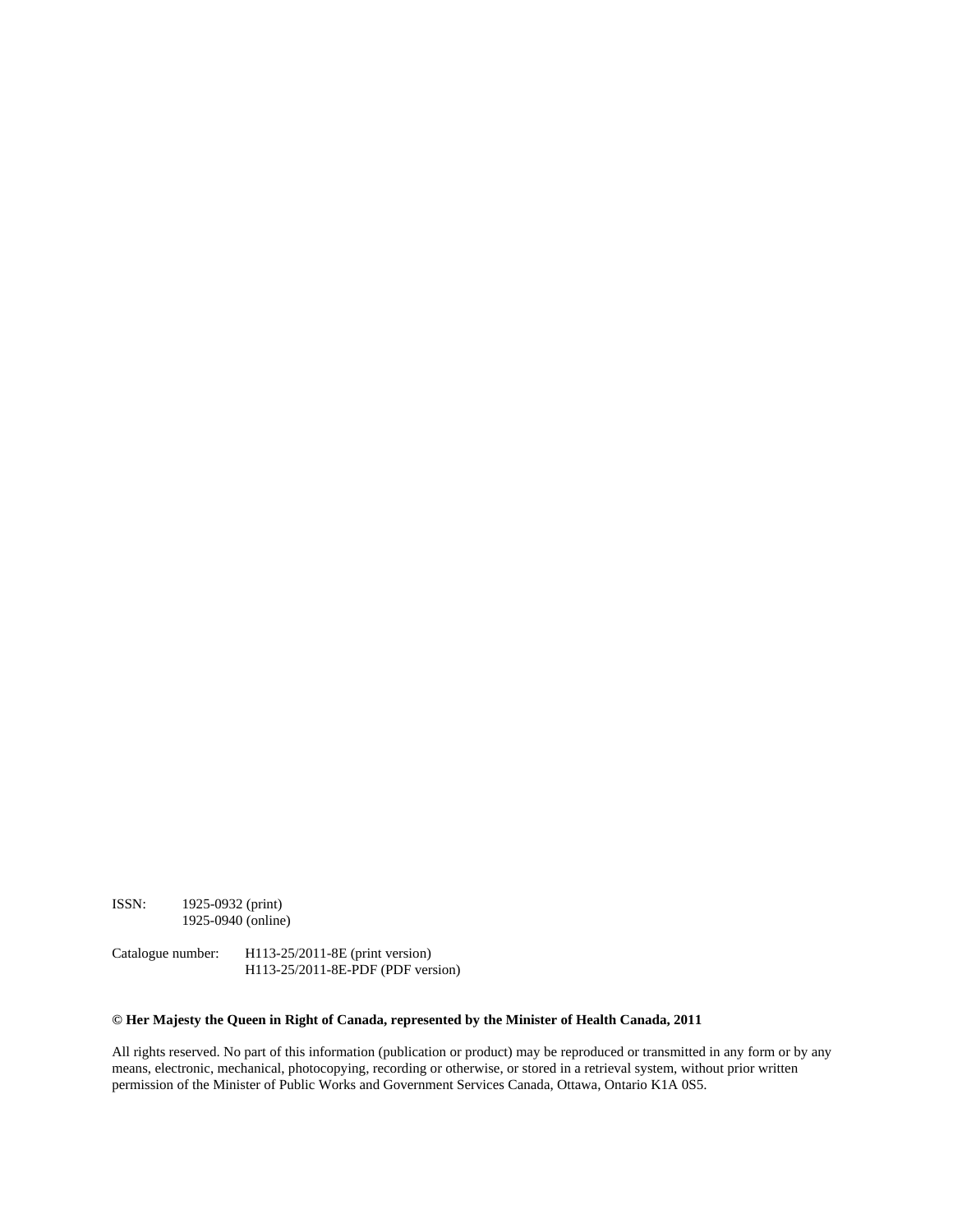# **Registration Decision for Cyronite**

Health Canada's Pest Management Regulatory Agency (PMRA), under the authority of the *Pest Control Products Act* and Regulations, is granting full registration for the sale and use of Carbon Dioxide Technical and Cryonite, containing the technical grade active ingredient liquid carbon dioxide, to control flour beetles, cockroaches and bedbugs.

An evaluation of available scientific information found that, under the approved conditions of use, the product has value and does not present an unacceptable risk to human health or the environment.

These products were first proposed for registration in the consultation document<sup>1</sup> Proposed Registration Decision PRD2010-06, *Liquid Carbon Dioxide: Cryonite*. This Registration Decision<sup>2</sup> describes this stage of the PMRA's regulatory process for liquid carbon dioxide and summarizes the Agency's decision, and the reasons for it. The PMRA received no comments on PRD2010-06. This decision is consistent with the proposed registration decision stated in PRD2010-06*.*

For more details on the information presented in this Registration Decision, please refer to the Proposed Registration Decision PRD2010-06, *Liquid Carbon Dioxide: Cryonite* that contains a detailed evaluation of the information submitted in support of this registration.

# **What Does Health Canada Consider When Making a Registration Decision?**

The key objective of the *Pest Control Products Act* is to prevent unacceptable risks to people and the environment from the use of pest control products. Health or environmental risk is considered acceptable<sup>3</sup> if there is reasonable certainty that no harm to human health, future generations or the environment will result from use or exposure to the product under its conditions of registration. The Act also requires that products have value<sup>4</sup> when used according to label directions. Conditions of registration may include special precautionary measures on the product label to further reduce risk.

4 "Value" as defined by subsection 2(1) of *Pest Control Products Act* "...the product's actual or potential contribution to pest management, taking into account its conditions or proposed conditions of registration, and includes the product's (*a*) efficacy; (*b*) effect on host organisms in connection with which it is intended to be used; and (*c*) health, safety and environmental benefits and social and economic impact."

 $\frac{1}{1}$ "Consultation statement" as required by subsection 28(2) of the *Pest Control Products Act*.

 $\overline{2}$ "Decision statement" as required by subsection 28(5) of the *Pest Control Products Act.*

<sup>3</sup> "Acceptable risks" as defined by subsection 2(2) of *Pest Control Products Act.*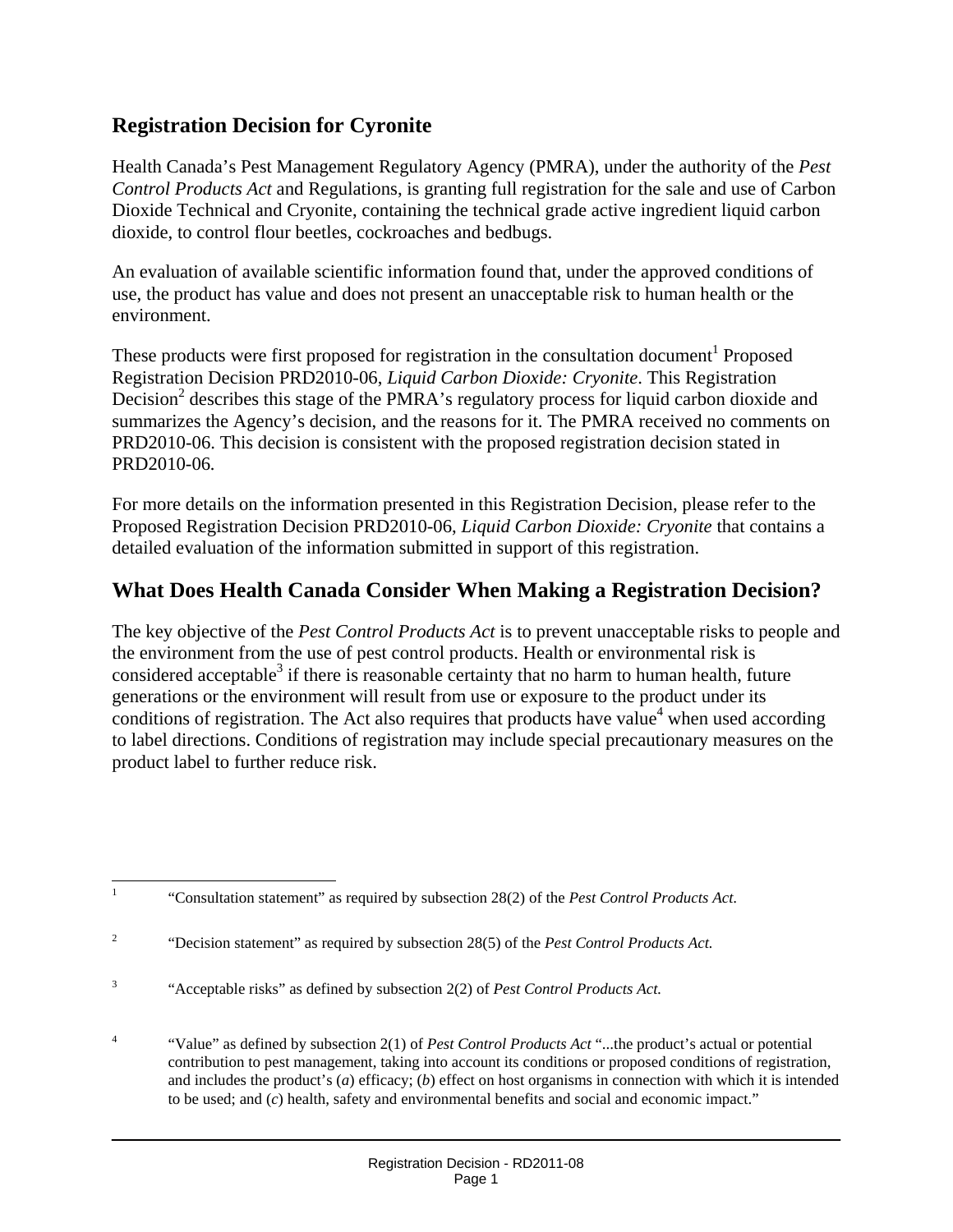To reach its decisions, the PMRA applies modern, rigorous risk-assessment methods and policies. These methods consider the unique characteristics of sensitive subpopulations in humans (for example, children) as well as organisms in the environment (for example, those most sensitive to environmental contaminants). These methods and policies also consider the nature of the effects observed and the uncertainties when predicting the impact of pesticides. For more information on how the PMRA regulates pesticides, the assessment process and riskreduction programs, please visit the Pesticide and Pest Management portion of Health Canada's Web site at healthcanada.gc.ca/pmra.

# **What Is Cryonite?**

The Cryonite system consists of a device and liquid carbon dioxide  $(CO<sub>2</sub>)$ . The device releases liquid carbon dioxide as very cold dry-ice particles (referred to as "snow") which, when applied directly to infested sites, rapidly freeze flour beetles, cockroaches and bed bugs. This rapid freezing kills the target insect on contact.

## **Health Considerations**

## **Can Approved Uses of Cryonite Affect Human Health?**

## **Cryonite is unlikely to affect your health when used according to label directions.**

The technical grade active ingredient contained in Cryonite, liquid carbon dioxide, is maintained at extremely low temperature and high pressure. Aside from severe burns and frostbite occurring on contact, the overall toxicity of carbon dioxide in its liquid form could not be determined. As a solid (dry ice), carbon dioxide's effects due to exposure mirror those of the liquid form. The carbon dioxide snow sublimates into the gaseous form of carbon dioxide at room temperature. As a gas, carbon dioxide can affect the cardiovascular, respiratory and neurological systems.

The health risks associated with the use of Cryonite have been assessed and are acceptable. There is a concern with users and bystanders coming into direct contact with the carbon dioxide snow or entering an area where the levels of carbon dioxide gas could exceed safe levels. Accordingly, appropriate handling and use of Cryonite must be observed and precautionary label statements must be followed. When the levels of carbon dioxide gas exceed 5000 ppm, persons without proper respiratory protection should not be permitted to enter the area being treated.

#### **Residues in Water and Food**

#### **Dietary risks from food and water are not of concern.**

Cryonite is not for use on food or feed, thus dietary risks from food and water are not of concern.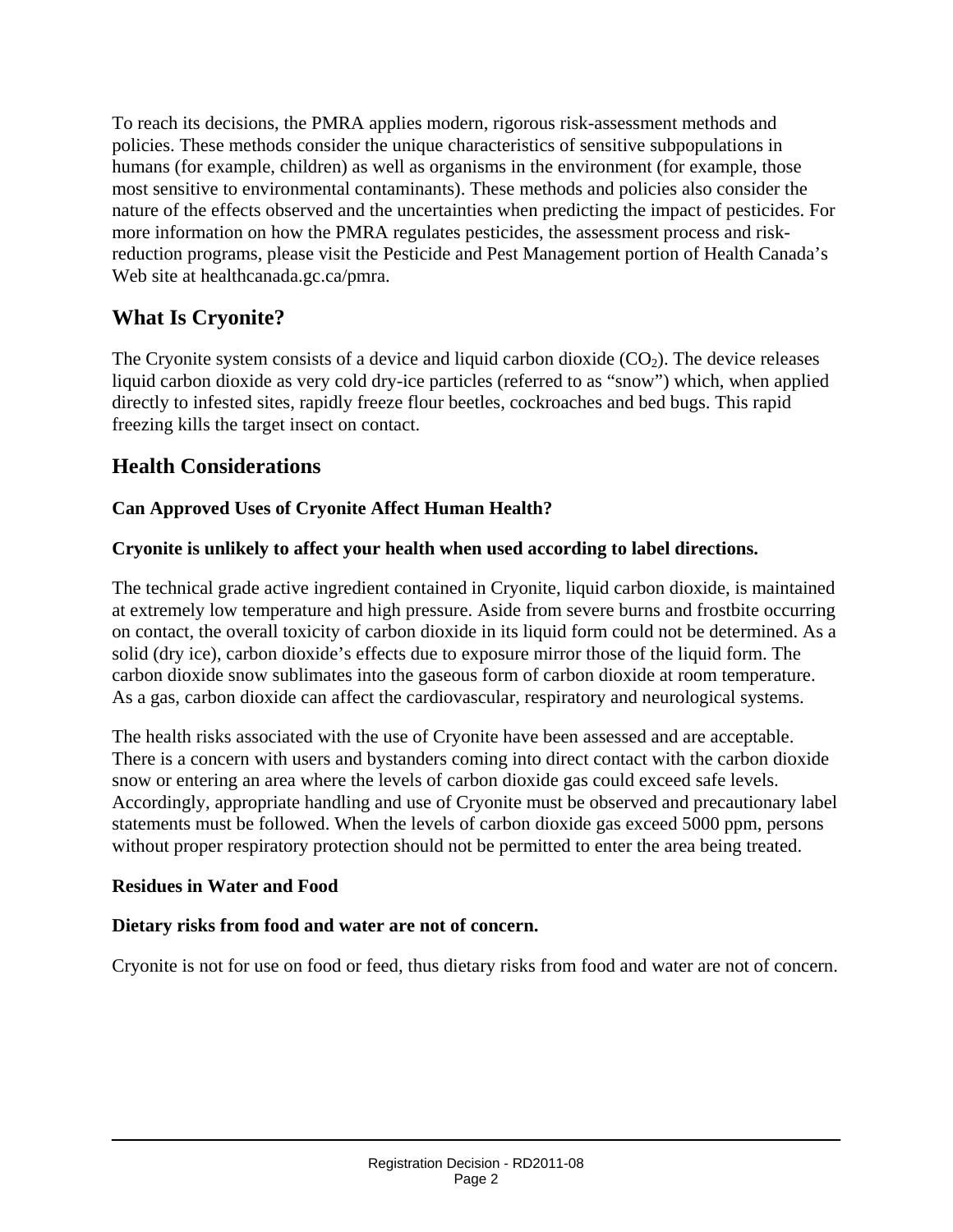#### **Occupational Risks from Handling Cryonite**

#### **Occupational risks are not of concern when Cryonite is used according to label directions, which include protective measures.**

Applicators applying Cryonite and other personnel entering a treatment site can come in contact with carbon dioxide as a solid or a gas. Therefore, the label specifies the proper use of Cryonite and provides safety measures to be followed by applicators and personnel entering a treatment site to ensure a negligible risk due to exposure.

#### **Bystander Exposure and Risk**

For bystanders and pets, exposure is expected to be negligible if the label instructions and precautionary statements are followed.

## **Environmental Considerations**

#### **What Happens When Liquid Carbon Dioxide Is Introduced into the Environment?**

Carbon dioxide is a substance that is naturally occurring in the environment. It is necessary in the respiratory cycle of humans and animals, and required by plants for photosynthesis. The use of liquid carbon dioxide and Cryonite is not expected to cause any adverse environmental effects to non-target organisms.

Under ambient conditions, carbon dioxide is found in a stable gaseous state. Under high pressure and extremely low temperature, it can convert to liquid or solid state, which sublimes into the gaseous state when submitted to lower pressure and higher ambient temperature.

Once the liquid carbon dioxide is released from the Cryonite device as solid snow, it sublimes to gaseous carbon dioxide and disperses in the air. The use of Cryonite is not expected to significantly increase the occurrence of carbon dioxide in the atmosphere.

## **Value Considerations**

#### **What Is the Value of Cryonite?**

The value of Cryonite was assessed and it was determined that Cryonite kills flour beetles, cockroaches and bed bugs in structures, furniture, machinery and electrical equipment by rapidly freezing the target insect on contact when applied according to the directions for use. Cryonite can be used in areas where some conventional pest control products cannot be used, such as mattresses, and is compatible with current pest management practices including sanitation (for example, vacuuming) and other pest control products (for example, diatomaceous earth).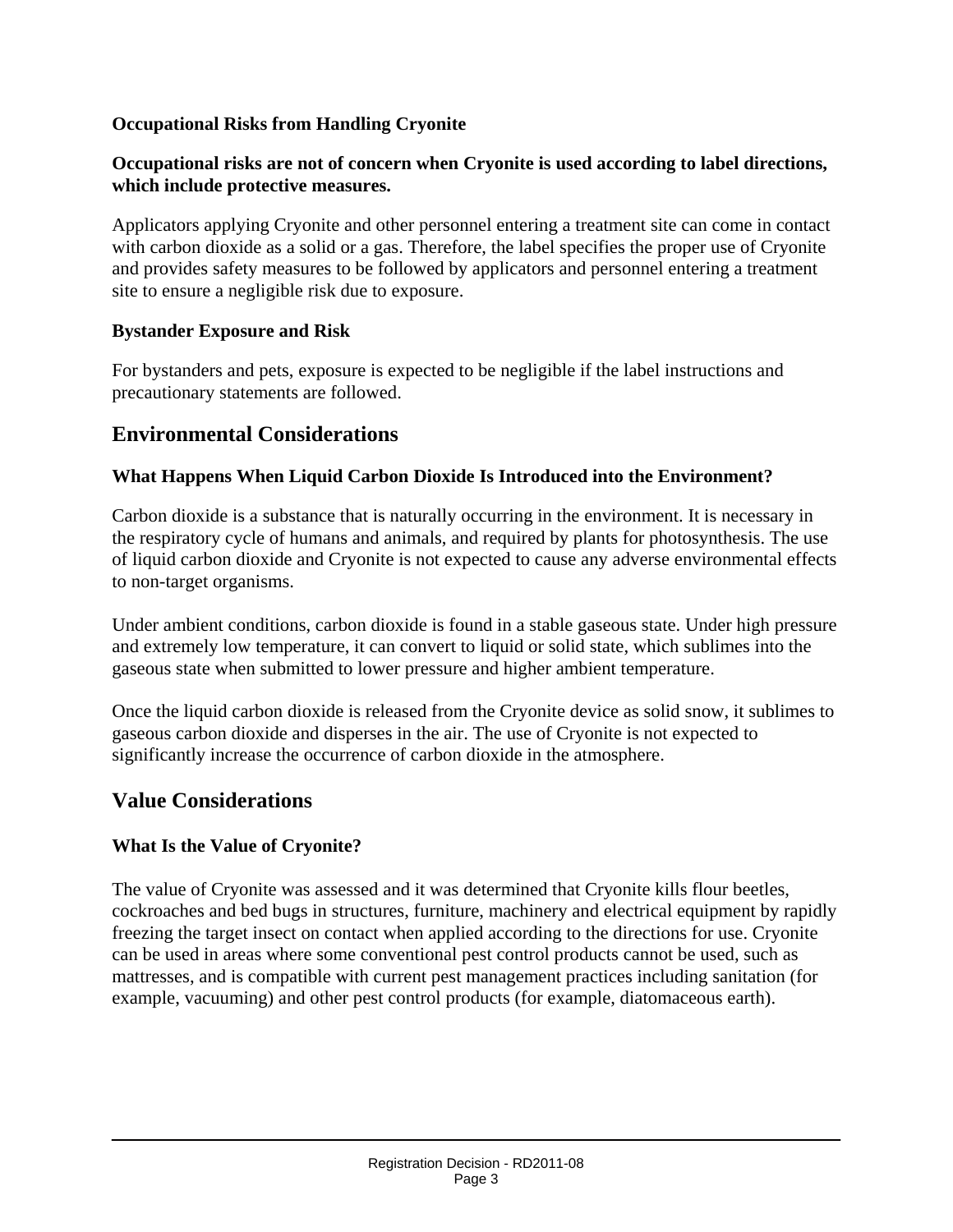# **Measures to Minimize Risk**

Labels of registered pesticide products include specific instructions for use. Directions include risk-reduction measures to protect human and environmental health. These directions must be followed by law.

The key risk-reduction measures being proposed on the label of Cryonite to address the potential risks identified in this assessment are as follows.

#### **Key Risk-Reduction Measures**

#### **Human Health**

There is a concern for users and bystanders coming into direct contact with solid carbon dioxide or entering an area where the levels of carbon dioxide gas could exceed safe levels. Accordingly, appropriate handling and use of Cryonite must be observed and precautionary label statements followed. When the levels of carbon dioxide gas exceed 5000 ppm, persons without proper respiratory protection should not be permitted to enter the area being treated.

#### **Environment**

No additional risk mitigation measures or label statements are required.

# **Other Information**

The relevant test data on which the decision is based (as referenced in this document) are available for public inspection, upon application, in the PMRA's Reading Room (located in Ottawa). For more information, please contact the PMRA's Pest Management Information Service by phone (1-800-267-6315) or by e-mail (pmra.infoserv@hc-sc.gc.ca).

Any person may file a notice of objection<sup>5</sup> regarding this registration decision within 60 days from the date of publication of this Registration Decision. For more information regarding the basis for objecting (which must be based on scientific grounds), please refer to the Pesticide and Pest Management portion of Health Canada's Web site (Requesting a Reconsideration of Decision, healthcanada.gc.ca/pmra) or contact the PMRA's Pest Management Information Service by phone (1-800-267-6315) or by e-mail (pmra.infoserv@hc-sc.gc.ca).

 5

As per subsection 35(1) of the *Pest Control Products Act.*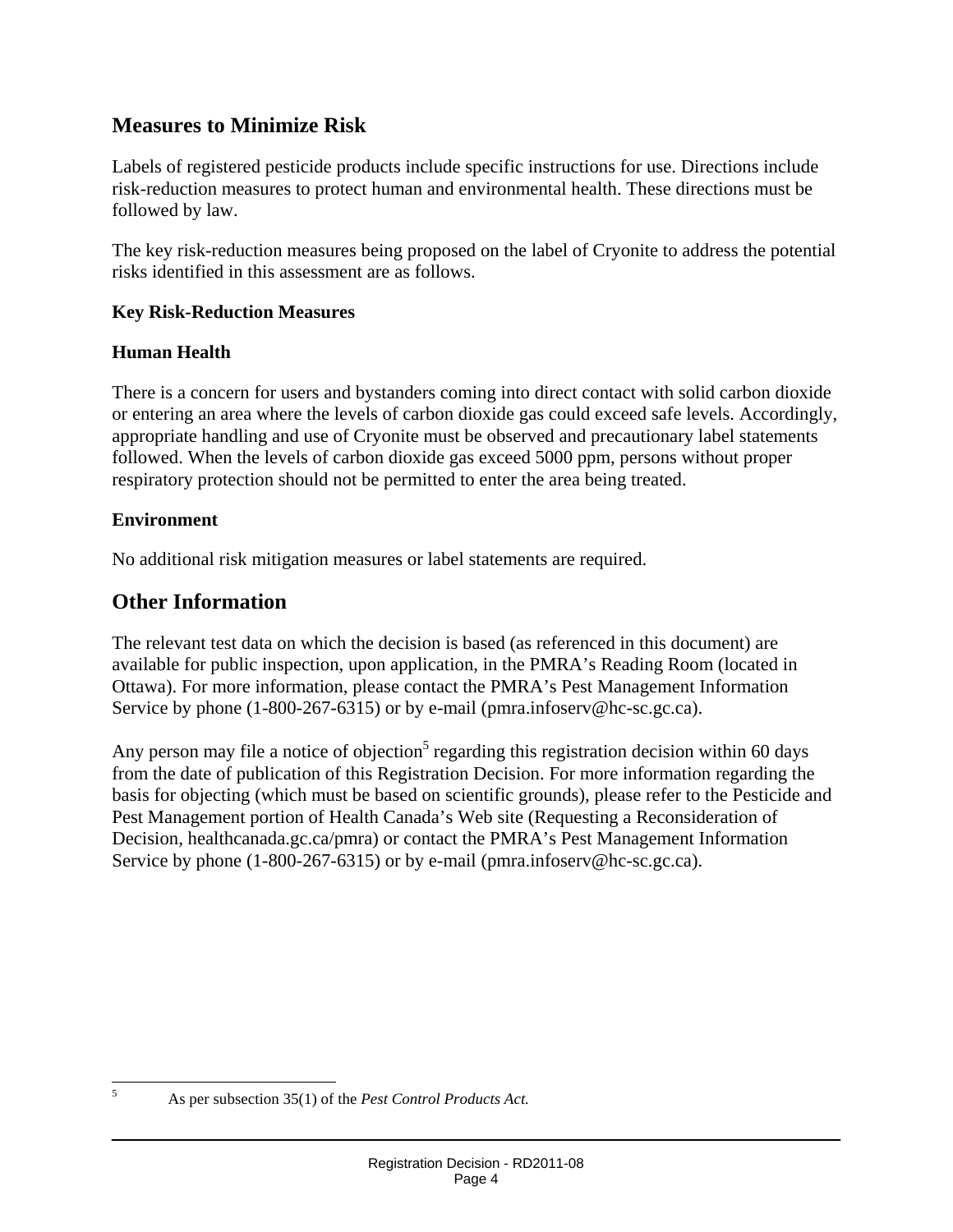## **References**

## **A. List of Studies/Information Submitted by Registrant**

#### **1.0 Chemistry**

PMRA Document Number: 1801044

Reference: 1997, Response to Regulatory Directive 93-02 items, Data Numbering Code: 2.1, 2.11.1, 2.11.4, 2.13, 2.14.8, 2.3, 2.4, 2.5, 2.6, 2.8, 2.9 Confidential Business Information

PMRA Document Number: 1801054 Reference: 1997, Product specifications - Praxair QA program document P-15-085 excerpts, Data Numbering Code: 2.12 Confidential Business Information

PMRA Document Number: 1801055 Reference: 1997, Praxair  $CO_2$  production plants supplying the Canadian market, Data Numbering Code: 2.11 Confidential Business Information

PMRA Document Number: 1801062 Reference: 1997, Plant and lab  $%CO<sub>2</sub>$  test results, Data Numbering Code: 2.11 Confidential Business Information

PMRA Document Number: 1801071 Reference: 1997, Batch test logs - Production plants, Data Numbering Code: 2.13 Confidential Business Information

PMRA Document Number: 1801073 Reference: 1997, Lab test results - plant no. 580, CO<sub>2</sub> analysis, Data Numbering Code: 2.13 Confidential Business Information

PMRA Document Number: 1801074 Reference: 1997, Analytical Equipment - Technology Center, Instrumentation and methodology for gas analysis, Data Numbering Code: 2.13.1 Confidential Business Information

PMRA Document Number: 1801077 Reference: 1997, Quantitative lab test chromatograms - plant no. 580, Data Numbering Code: 2.13 Confidential Business Information

PMRA Document Number: 1801082 Reference: 1997, Quantitative plant chromatograms - plant no. 712, Data Numbering Code: 2.13 Confidential Business Information

PMRA Document Number: 1801087 Reference: 1997, CO<sub>2</sub> solubility data and graphs, Data Numbering Code: 2.14.8 Confidential Business Information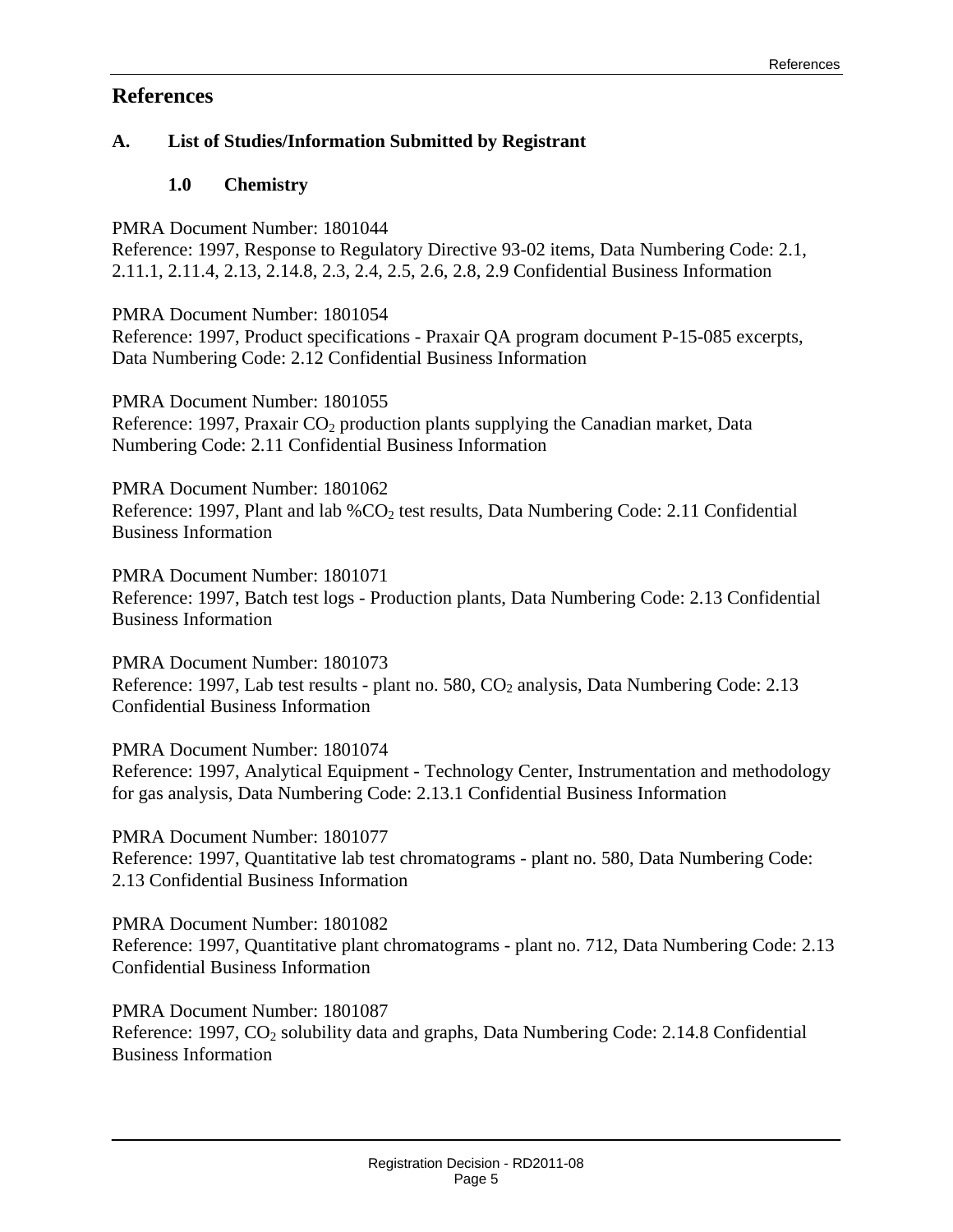#### **2.0 Human and Animal Health**

PMRA Document Number: 1778074 Reference: Acute studies - EP, Data Numbering Code: 4.6

PMRA Document Number: 1778075 Reference: Short term studies - EP, Data Numbering Code: 4.7

PMRA Document Number: 1778076 Reference: Use description/scenario (application and post application), Data Numbering Code: 5.2

PMRA Document Number: 1786346 Reference: 2005, Cooling different geometries, Data Numbering Code: 5.2

PMRA Document Number: 1786347 Reference: Cryonite video chapters - paper, Data Numbering Code: 5.2

#### **3.0 Value**

PMRA Document Number: 1786335 Reference: 2005, Use of the Cryonite system for the control of stored product pests, Data Numbering Code: 10.2.3

PMRA Document Number: 1786336 Reference: 2006, Field trial to assess the efficacy of a combined Cryonite/diatomaceous earth treatment against bed bugs, *Cimex lectularius*, Data Numbering Code: 10.2.3

PMRA Document Number: 1786337

Reference: 2006, Laboratory bioassay to assess the efficacy of the Cryonite system against bed bug adult, nymph and egg stages, Data Numbering Code: 10.2.3

PMRA Document Number: 1786339

Reference: 2006, Laboratory bioassay to assess the efficacy of the Cryonite system against German cockroaches and Indian meal moths, Data Numbering Code: 10.2.3

PMRA Document Number: 1786344 Reference: Combatting pests by freezing, Data Numbering Code: 10.2

PMRA Document Number: 1786346 Reference: 2005, Cooling different geometries, Data Numbering Code: 5.2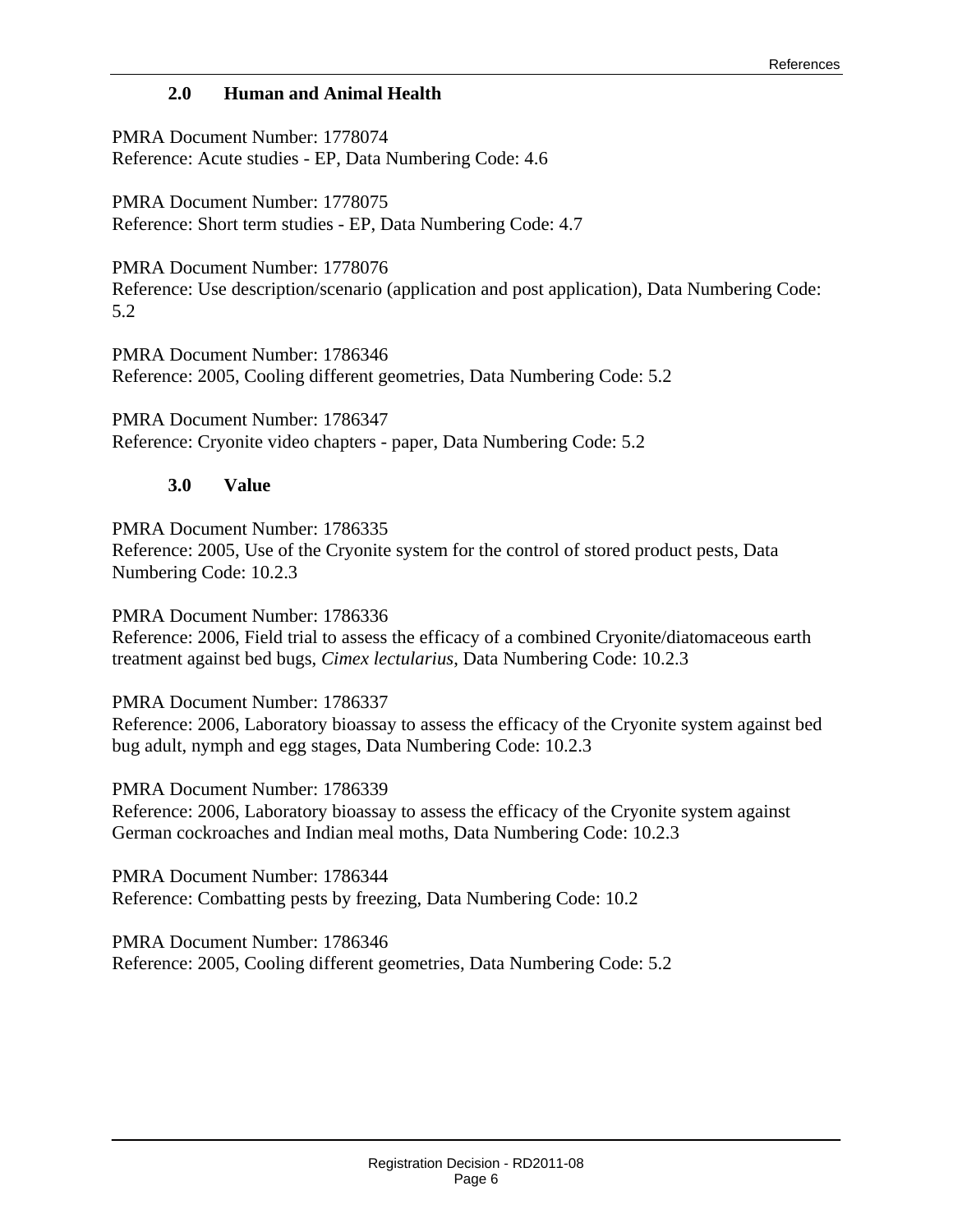#### **B. Additional Information Considered**

#### **i) Published Information**

#### **1.0 Environment**

PMRA Document Number: 1811587

Reference: European Commission, 2008, Final review report for the active substance carbon dioxide, SANCO/2987/08 – rev.1, Data Numbering Code: 12.5.8, 12.5.9

PMRA Document Number: 1811592

Reference: The Health and Safety Executive, 2002, Evaluation on carbon dioxide: Application for approval of 'mouse detection unit", Advisory Committee on Pesticides, York, United Kingdom.

PMRA Document Number: 1811595 Reference: United States Environmental Protection Agency, 1991, Reregistration Eligibility Document (RED) on carbon and carbon dioxide, Data Numbering Code: 12.5.8, 12.5.9

PMRA Document Number: 1811599 Reference: United States Environmental Protection Agency, 1991, R.E.D. fact sheet on carbon, Data Numbering Code: 12.5.8, 12.5.9

#### PMRA Document Number: 1811602

Reference: European Commission, 2007, Competent authority report on carbon dioxide (CAS no. 124-38-9) for use as insecticide (Product type 18), Rapporteur Member State: France, Data Numbering Code: 12.5.8, 12.5.9

PMRA Document Number: 1811604 Reference: European Commission, 2007, Assessment report the for active substance carbon dioxide (PT 14, rodenticides), Annex I&IA – France, Data Numbering Code: 12.5.8, 12.5.9

#### **2.0 Value**

PMRA Document Number: 1796733

Reference: Stored product integrated pest management with extreme temperatures, Data Numbering Code: 10.2.1

PMRA Document Number: 1796736

Reference: Use of extreme temperatures in urban insect pest management, Data Numbering Code: 10.2.1, 10.3.2

PMRA Document Number: 1796744

Reference: 2006, Armed Forces Pest Management Board technical guide no. 44, Bed bugs importance, biology, and control strategies, Data Numbering Code: 10.2.2